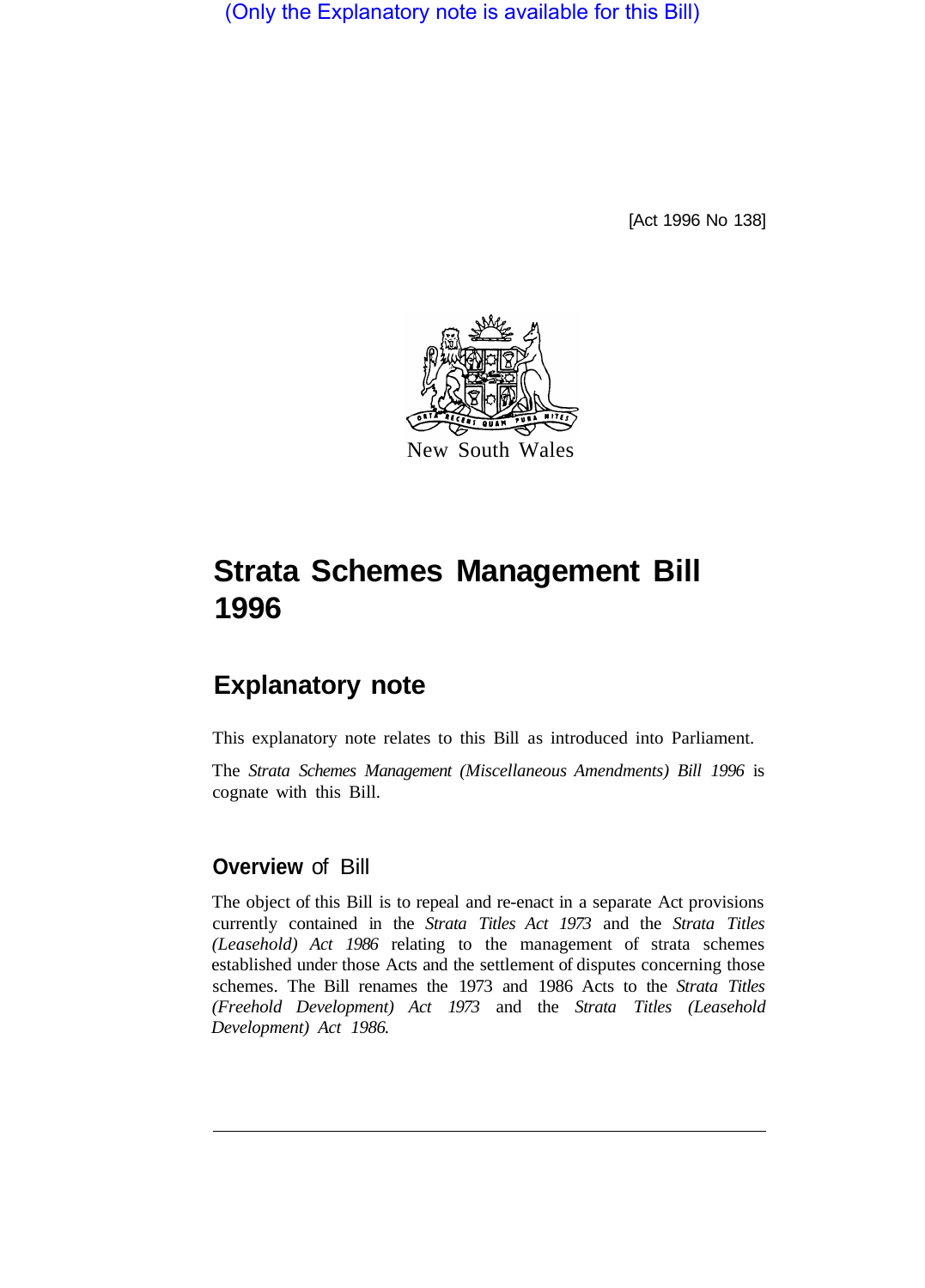Explanatory note

Significant changes to the management and dispute provisions include the following:

### **Management**

- At present, the 1973 and 1986 Acts provide that a strata scheme has the by-laws set out in those Acts. Some of those by-laws can be amended or revoked by the body corporate of the scheme (now called the owners corporation), but some of those by-laws cannot be amended or revoked. The Bill changes those by-laws that cannot be amended by an owners corporation into provisions of the proposed Act. Those by-laws that can currently be amended or revoked are retained as the by-laws for existing strata schemes. However, new strata schemes will be able to register their own by-laws.
- An owners corporation will be able to give a 10% discount on levies paid before the due date. Overdue levies will attract interest at 10% per annum (or another rate set by the regulations) if not paid by the end of one month after the due date.
- Miscellaneous changes are made to the provisions relating to the insurance taken out in relation to a strata scheme, including requiring updated valuations of buildings at least every 5 years and increasing the amount of public liability insurance required from \$5,000,000 to \$10,000,000 per claim.
- Auditing of financial statements for a strata scheme must be carried out in accordance with Australian Auditing Standards.
- Certain restrictions are imposed on the powers of an owners corporation during the initial period. The initial period is the period from when the owners corporation is constituted until there are owners (other than the original owner) whose unit entitlements are at least one-third of all the unit entitlements for the strata scheme concerned. The Bill allows the owners corporation to apply to the Board to overcome those restrictions rather than, as at present, to the Supreme Court.
- An owners corporation is to be advised when a mortgagee has taken possession of a lot and when the use of a lot changes.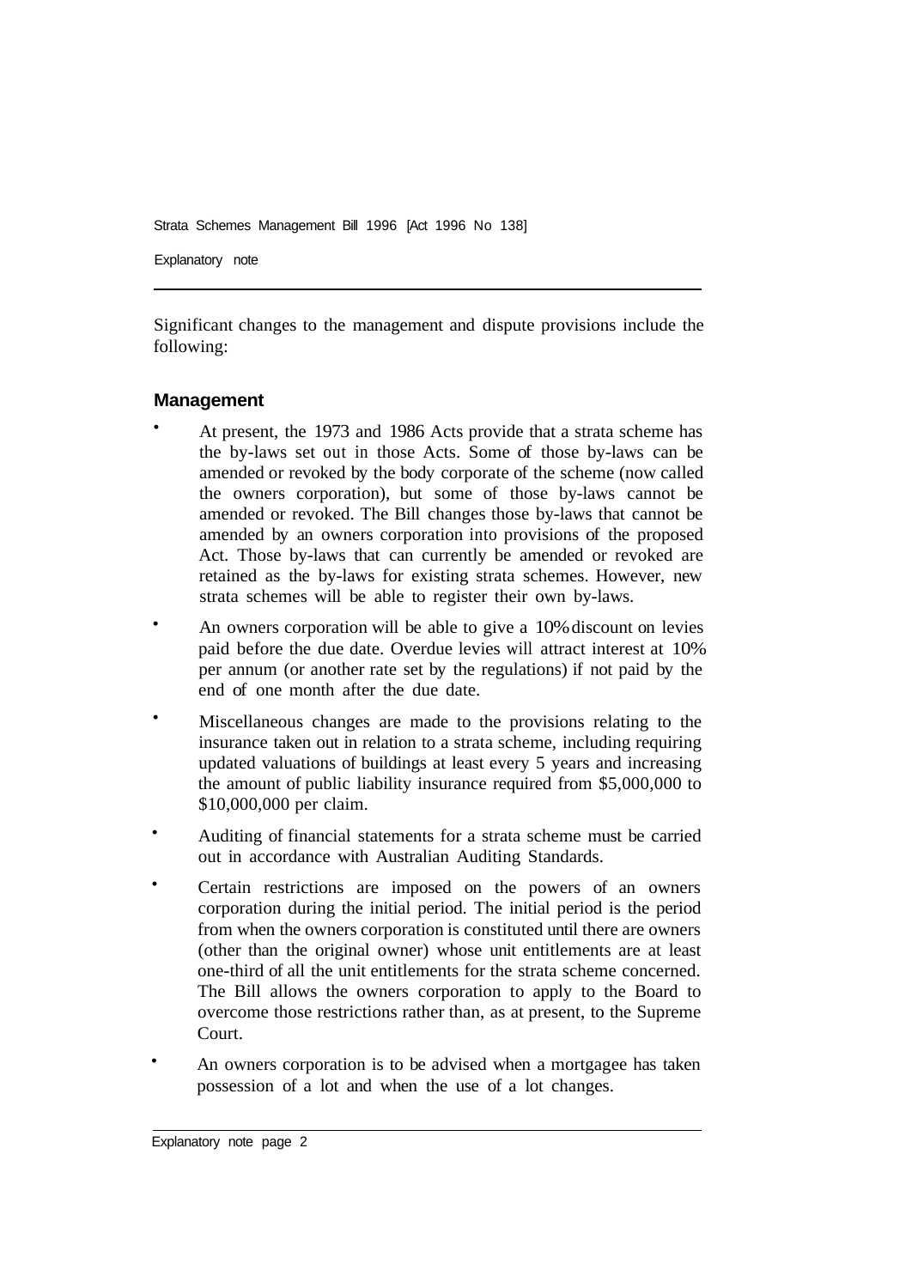Explanatory note

- An owner will be able to appoint an agent to receive notices and other documents from the body corporate if the proprietor is intellectually or physically impaired, is illiterate or is unable to read or write English sufficiently well or is absent from the lot.
- Exemptions from certain provisions of the proposed Act are provided for strata schemes containing 2 lots only.
- The proposed Act makes miscellaneous changes to the procedures for meetings of owners corporations and of councils of owners corporations (now called executive committees), including amendments to the notice, quorum and voting provisions.

### **Disputes**

- The Strata Titles Commissioner (now called the Strata Schemes Commissioner) will have the function of mediating strata disputes rather than the Commissioner's current function of adjudicating in such disputes.
- Adjudicators will be appointed and the Commissioner's current powers to make orders and most of the current powers of the Strata Titles Board (now called the Strata Schemes Board) to make orders will be transferred to those Adjudicators.
- The Board will retain power to make certain types of orders and will hear appeals from decisions of Adjudicators.
- An Adjudicator or the Board will be required to refuse to deal with a matter if satisfied that in the circumstances mediation was appropriate but was not attempted.
- The Board will be given power to impose a civil penalty of up to 50 penalty units (currently \$5,000) for a breach of an order of an Adjudicator or the Board. The Board will be able to impose a civil penalty of up to 5 penalty units (currently \$500) if satisfied that a person has contravened a notice issued by an owners corporation to comply with a particular by-law that the person has previously contravened.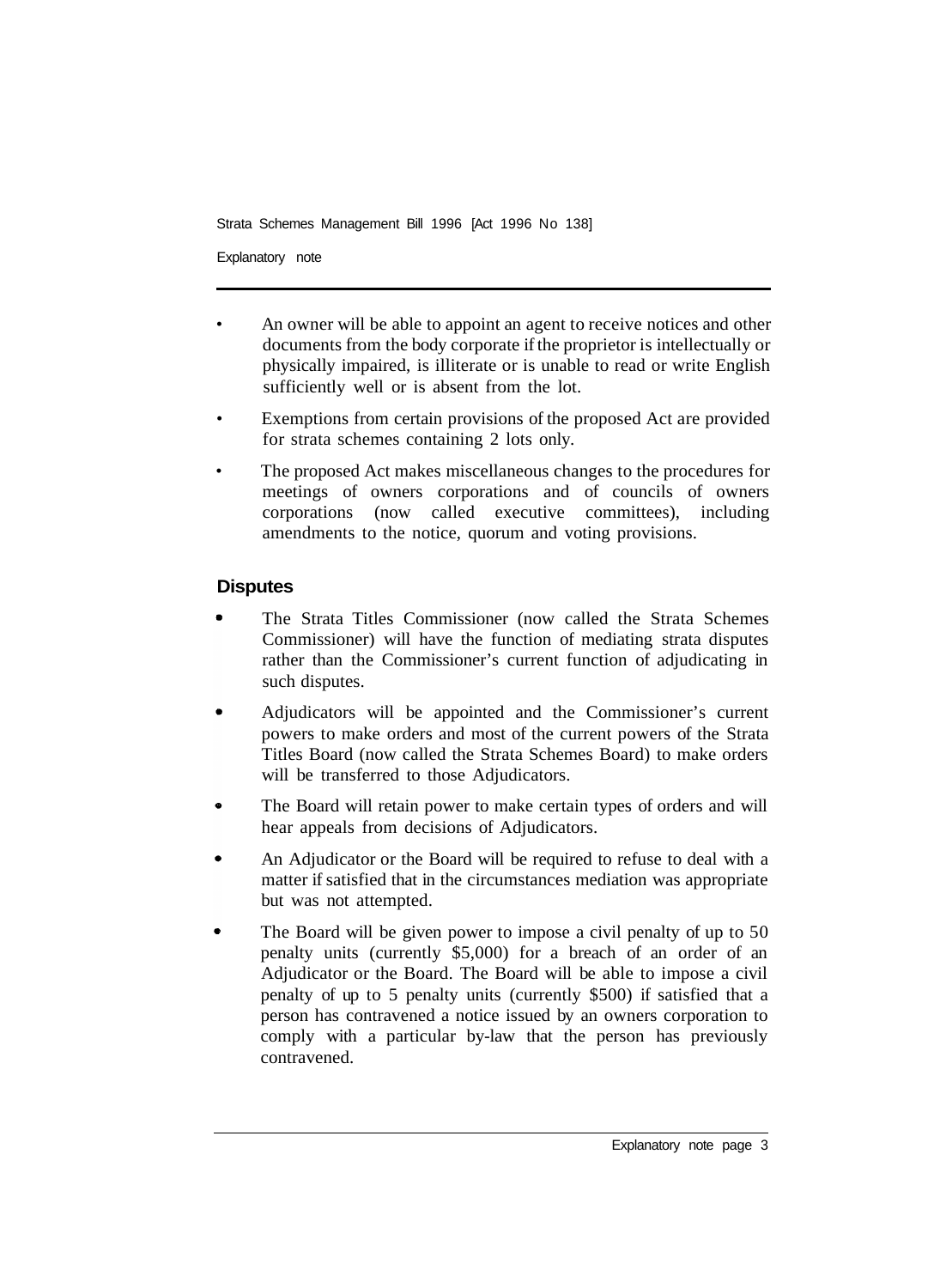Explanatory note

# Outline of provisions

### **Chapter 1 Preliminary**

Chapter 1 contains **clauses 1-7.** The Chapter makes provision for the name of the proposed Act, its commencement and the definitions of certain words and expressions used in it. The Chapter provides that the proposed Act binds the Crown.

### **Chapter 2 Management of strata schemes**

### **Part 1 Introduction**

Part 1 contains **clauses 8-10.** The Part explains that a strata scheme is managed principally by an owners corporation established for the scheme. The executive committee of the owners corporation, and the strata managing agent if one is appointed, are also involved in the management of the scheme.

### **Part 2 The principal manager—the owners corporation**

Part *2* contains **clauses 11-15.** The Part constitutes an owners corporation for a strata scheme on registration of the relevant strata plan under the *Strata Titles (Freehold Development) Act 1973* or the *Strata Titles (Leasehold Development) Act 1986.* The Part confers functions on an owners corporation and enables it to employ persons to assist in the exercise of those functions. The Part also gives effect to Schedule 2 which contains provisions relating to meetings and procedure of an owners corporation.

### **Part 3 Others involved in management—the executive committee**

### **Division 1 Constitution of the executive committee**

Division 1 contains **clauses 16-21.** The Division requires an owners corporation to elect an executive committee and requires the executive committee to appoint a chairperson, secretary and treasurer. With some exceptions, the decisions of the executive committee are the decisions of the owners corporation. The Division also gives effect to Schedule 3 which contains provisions relating to the constitution of the executive committee and the appointment of the chairperson, secretary and treasurer.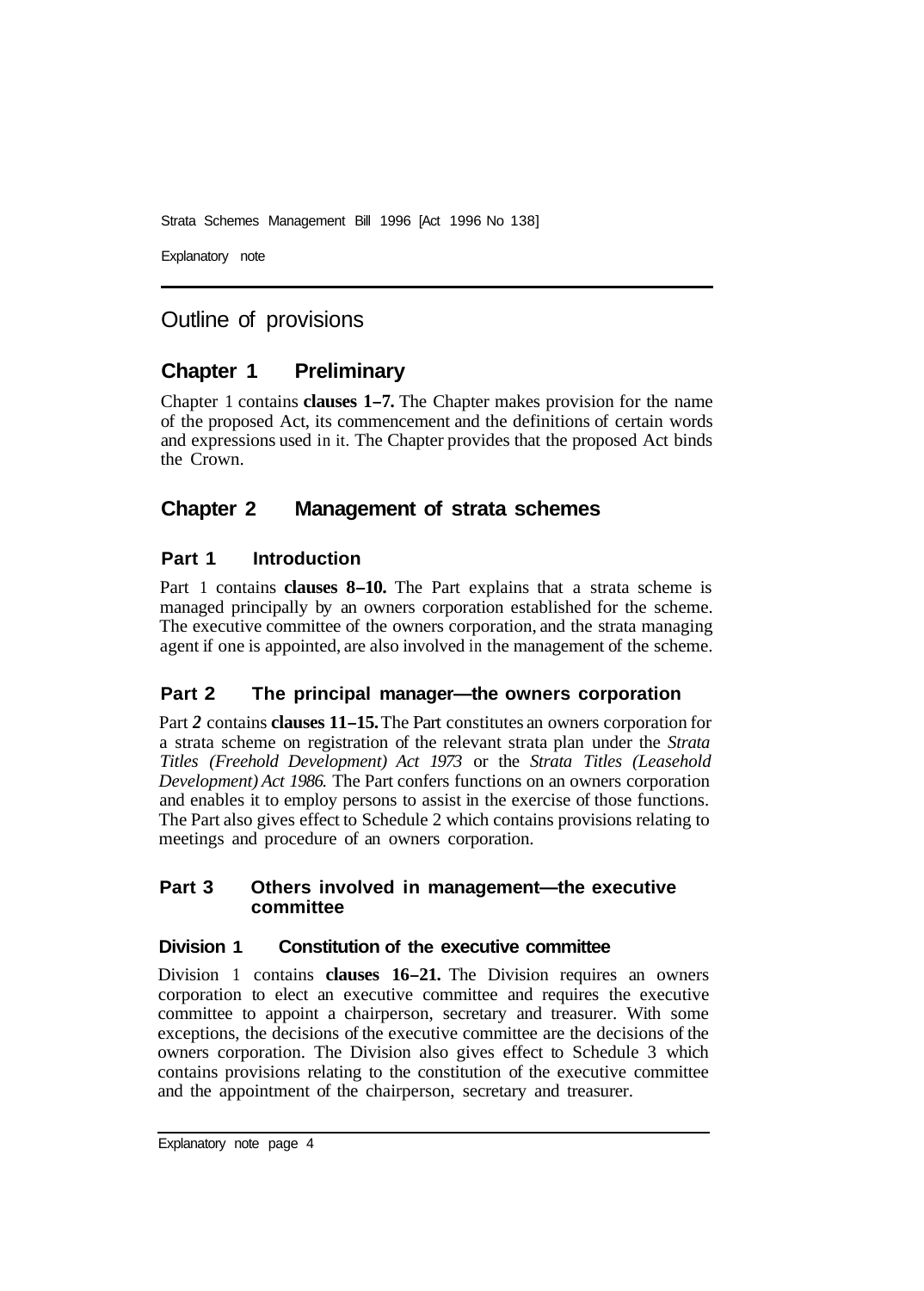Explanatory note

#### **Division 2 Members and office holders of the executive committee**

Division **2** contains **clauses 22–25.** The Division specifies the functions of the secretary and treasurer of the executive committee and provides that only certain persons can exercise functions relating to the finances and accounts of an owners corporation. The Division also allows an owners corporation to make a payment to a member of the executive committee in recognition of services performed by the member.

### **Part 4 Others involved in management—strata managing agents**

### **Division 1 Appointment of strata managing agent**

Division **1** contains **clauses 26** and **27.** The Division enables an owners corporation to appoint a strata managing agent who is licensed under the *Property, Stock and, Business Agents Act 1941* 

### **Division 2 Functions of strata managing agent**

Division 2 contains **clauses 28–32.** The Division enables an owners corporation to delegate functions to a strata managing agent. An owners corporation may continue to exercise functions that have been delegated to a strata managing agent. The Division also places requirements on a strata managing agent to record the exercise of certain functions.

### **Division 3 Accountability of strata managing agent**

Division 3 contains **clauses 33–40.** The Division enables an owners corporation to serve a notice on its strata managing agent requiring the agent to provide certain information relating to financial matters and transactions entered into by the strata managing agent on behalf of the owners corporation.

### **Part 5 By-laws**

### **Division 1 What by-laws apply to a strata scheme?**

Division 1 contains **clauses 41–43.** The Division provides that the by-laws for a strata scheme in existence at the commencement of the proposed Act are those set out in Schedule 1. New strata schemes will have to register a set of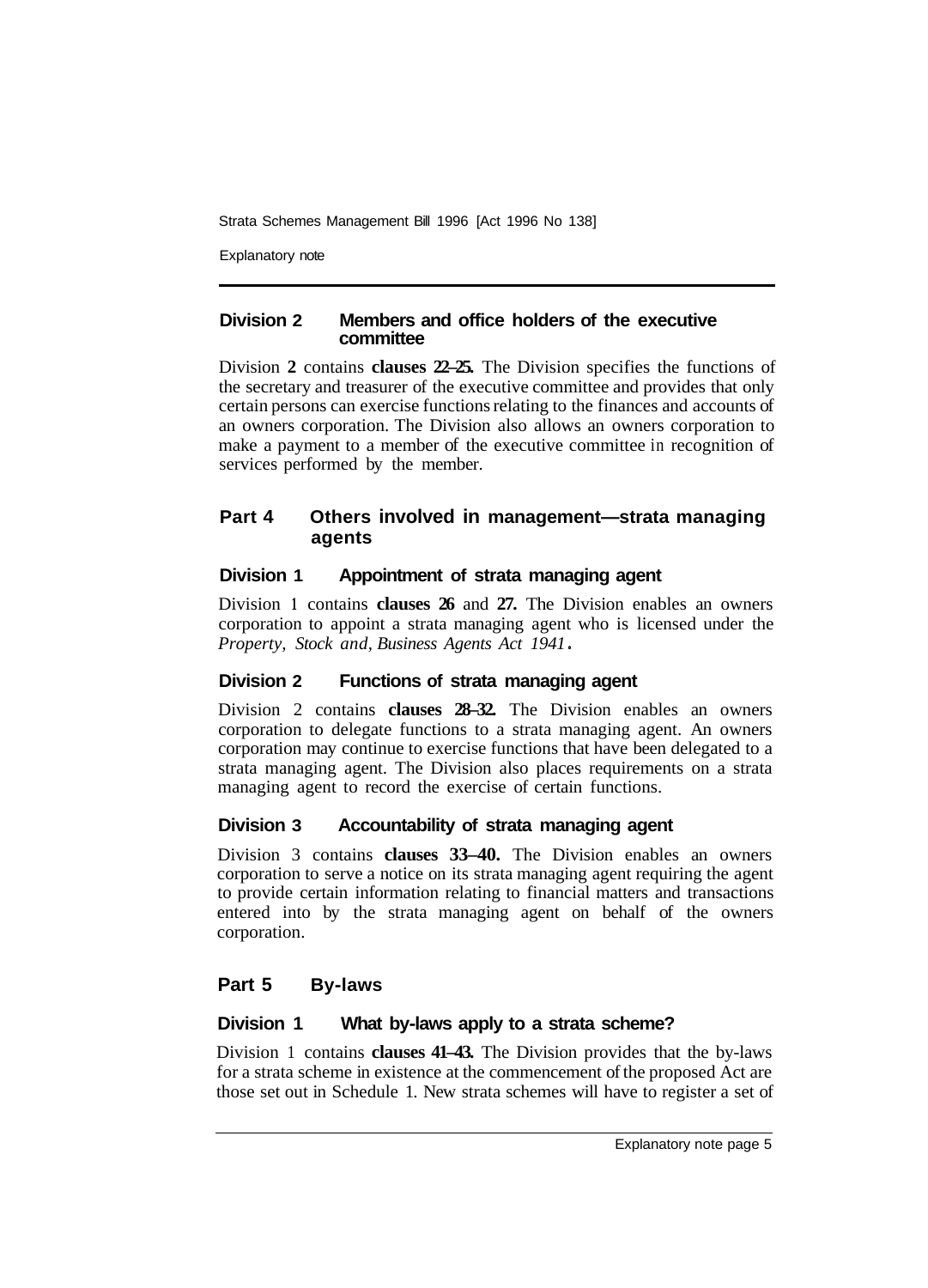Explanatory note

by-laws under related amendments made to the *Strata Titles (Freehold Development) Act 1973* and the *Strata Titles (Leasehold Development) Act 1986.* The Division specifies matters that may be included in those by-laws (although it does not limit the matters that may be included) and enables model by-laws to be prescribed and adopted.

### **Division 2 How are the by-laws enforced?**

Division 2 contains **clauses 44–46.** The Division provides that owners, occupiers, mortgagees and covenant chargees of lots in a strata scheme are bound by the by-laws for the scheme. An owners corporation may serve a notice on an occupier of a lot who is breaching a by-law requiring the occupier to comply with the by-law. Such a notice may be enforced by an owners corporation under Chapter 5.

### **Division 3 Amendment or repeal of by-laws**

Division 3 contains **clauses 47–50.** The Division enables an owners corporation to amend its by-laws and sets out the procedure for doing so. The Division also places certain restrictions on by-laws.

#### **Division 4 Special provisions for by-laws conferring certain rights or privileges**

Division 4 contains **clauses 51–56.** The Division enables an owners corporation to make a by-law conferring on an owner or owners of lots in a strata scheme a right of exclusive use and enjoyment of, or special privileges in respect of, the whole or part of the common property for the scheme.

#### **Division 5 Special provisions for strata schemes that are part of community schemes**

Division 5 contains **clauses 57–60.** The Division provides for the management statement for a community scheme of which a strata scheme forms part to prevail over the by-laws for the strata scheme. The Division also places obligations on lessees of lots to comply with such management statements.

### **Chapter 3 Key management areas**

### **Part 1 Introduction**

Part 1 contains **clause 61.** The Part explains that the owners Corporation for a strata scheme has the control, management and administration of the strata scheme. The Part also gives an overview of the key areas of responsibility that an owners corporation has in managing a strata scheme.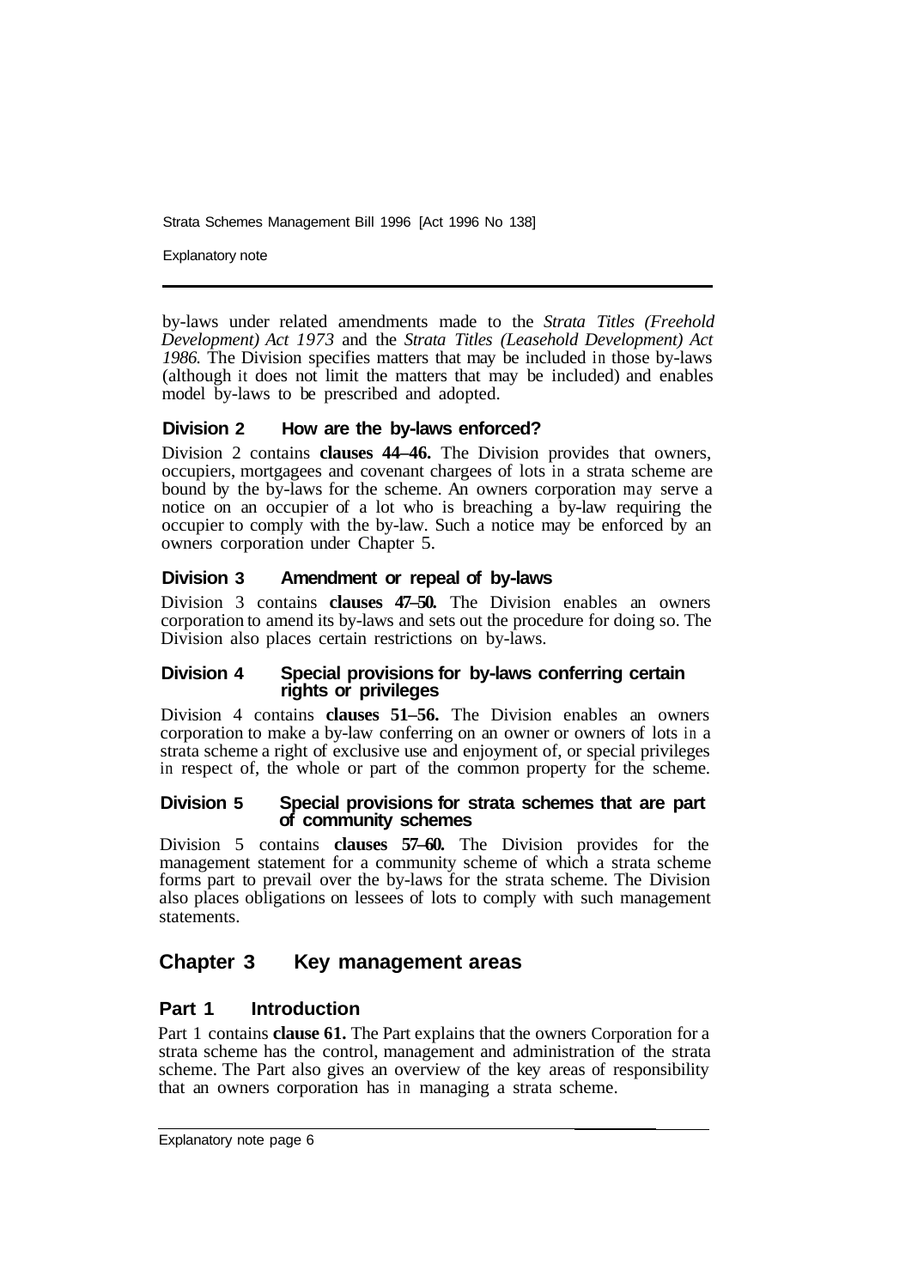Explanatory note

### **Part 2 Maintenance and repairs**

Part 2 contains **clauses 62–65.** The Part imposes a duty on an owners corporation to maintain and repair the common property of a strata scheme. The Part gives power to an owners corporation to carry out work and recover money from some other person who was responsible for carrying out the work but failed to do so. The Part also sets out the circumstances in which an owners corporation may enter property for the purpose of carrying out necessary work.

### **Part 3 Finances of strata scheme**

#### **Division 1 Admimistrative and sinking funds and account of owners corporation**

Division 1 contains **clauses 66–74.** The Division requires an owners corporation to establish an administrative and sinking fund for the strata scheme. A sinking fund need not be established for certain schemes containing 2 lots only. The Division specifies the types of payments that are to be made to and from those funds. The Division also requires an owners corporation to establish an account in a financial institution.

### **Division 2 Levy of contributions**

Division 2 contains **clauses 75–80.** The Division requires an owners corporation to estimate its expected expenditure and to levy contributions to its administrative and sinking fund to cover that expenditure. The Division also provides for the manner in which those contributions may be levied and enables discounts to be given for early payment and interest to be imposed for late payment.

### **Part 4 Insurance**

### **Division 1 Definitions**

Division 1 contains **clauses 81** and **82.** The Division defines certain terms used in the Division.

### **Division 2 Insurance of buildings**

Division 2 contains **clauses 83–86.** The Division requires an owners corporation to insure buildings in the strata scheme. In the case of a strata scheme for part only of a building, the obligation to insure is placed on the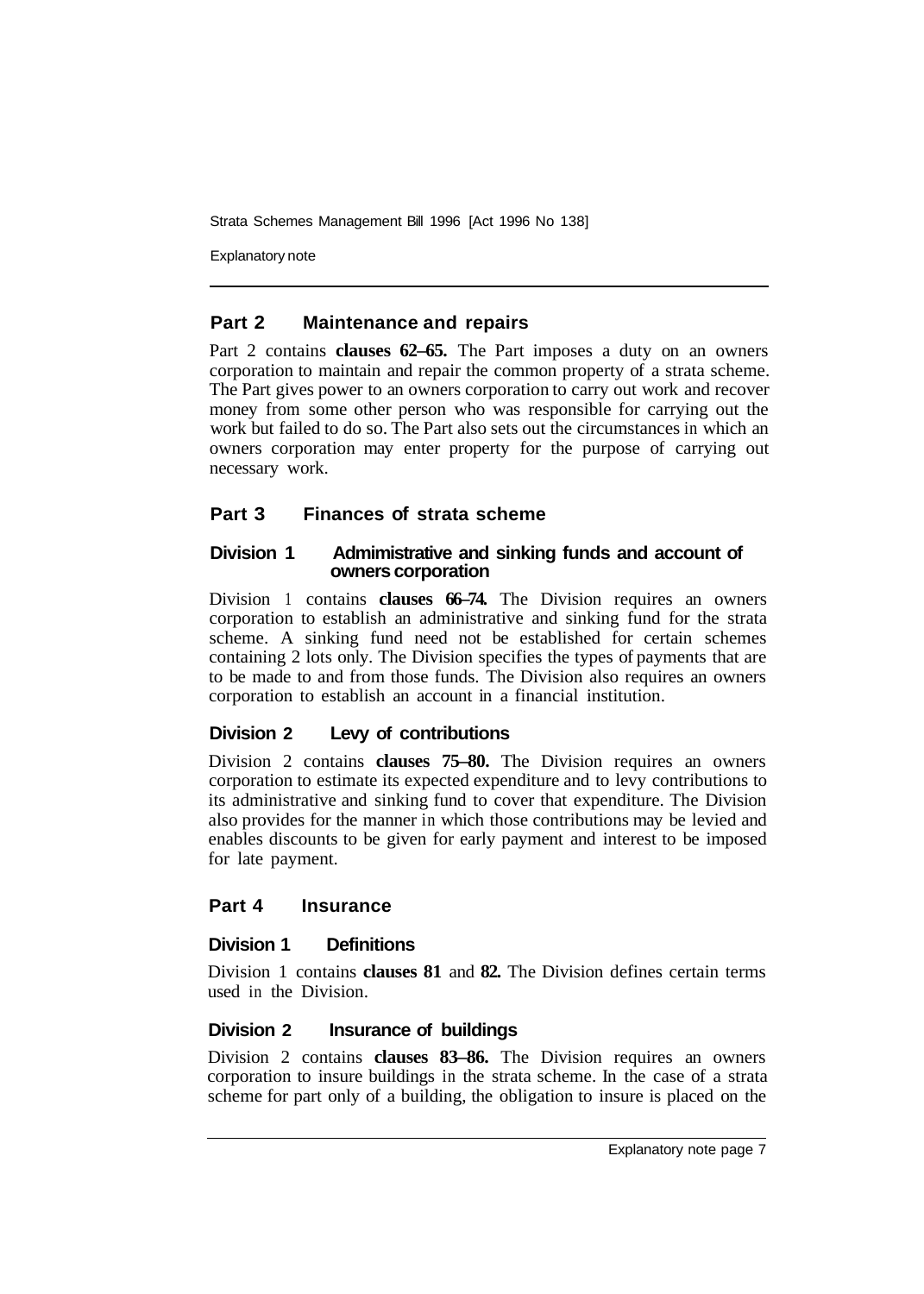Explanatory note

owners corporation for the strata scheme and the other owners of the building. Valuations of buildings to be insured are to be obtained at least once every 5 years. The Division also enables an Adjudicator to grant exemptions from the requirements of the Division.

### **Division 3 Other insurance**

Division 3 contains **clauses 87** and **88.** The Division specifies other types of insurance that an owners corporation is required to take out, such as insurance relating to workers compensation and occupier's liability insurance. The Division also enables an owners corporation to take out certain other types of insurance.

#### **Division 4 Insurance claims and other matters affecting insurance**

Division 4 contains **clauses 89–95.** The Division contains miscellaneous provisions, such as provisions relating to who has an insurable interest in property in a strata scheme and what happens in certain circumstances when an insurance claim is made by an owners corporation.

### **Part 5 Records and accounts**

### **Division 1 The strata roll**

Division 1 contains **clauses 96–99.** The Division requires an owners corporation to keep a strata roll containing information in relation to each lot in the strata scheme and to the common property in the strata scheme.

#### **Division 2 Other records and accounts required to be kept by owners corporation**

Division 2 contains **clauses 100–105.** The Division requires an owners corporation to keep records of certain matters, such as minutes of meetings and notices, orders and accounts. The Division enables an owners corporation to require certain persons possessing records, accounts or property of the owners corporation to produce those records or accounts or that property.

### **Division 3 Preparation and auditing of financial statements**

Division 3 contains **clauses 106** and **107.** The Division requires an owners corporation to prepare financial statements. If the owners corporation decides to have those statements audited, they must be audited in accordance with Australian Auditing Standards.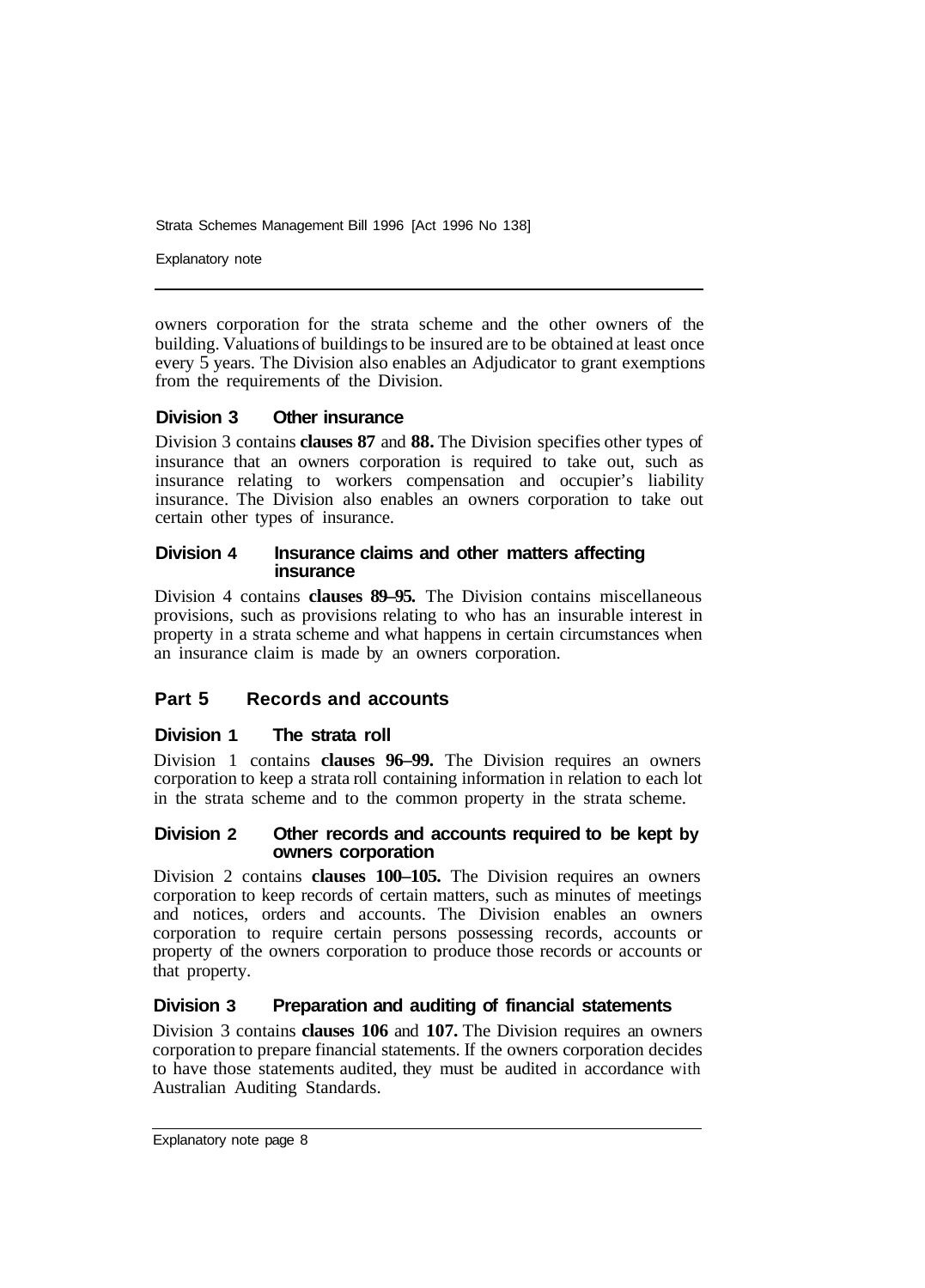Explanatory note

### **Division 4 Inspection of records and issue of certificates**

Division 4 contains **clauses 108** and **109.** The Division enables certain persons to inspect the records of an owners corporation and to request the owners corporation to issue a certificate as to certain matters relating to a particular lot.

### **Part 6 Other provisions relating to functions of the owners corporation**

Part 6 contains **clauses 110–115.** The Part contains miscellaneous provisions relating to the functions of an owners corporation. Those provisions include powers of an owners corporation to borrow money and deal with property and restrictions on the things that an owners corporation can do in the initial period after the strata scheme is established.

### **Chapter 4 Owners, occupiers and other persons with interests in lots**

### **Part 1 Responsibilities sf owners, occupiers and other persons relating to lots**

Part **1** contains **clauses 116** and **117.** The Part imposes certain obligations on owners, occupiers and other persons with interests in lots not to interfere with the structure of the lot or services provided to the lot and not to create a nuisance.

### **Part 2 Notices required to be given by owners, occupiers and ether persons**

Part 2 contains **clauses 118–120.** The Part requires certain notices to be given to an owners corporation when a person acquires a right to cast a vote at a meeting of the owners corporation, leases or subleases a lot or, being a mortgagee, takes possession of **a** mortgaged lot.

### **Part 3 Representatives of owners and other persons**

Part 3 contains **clauses 121** and **122.** The Part deals with agents and representatives of owners and other persons having interests in lots.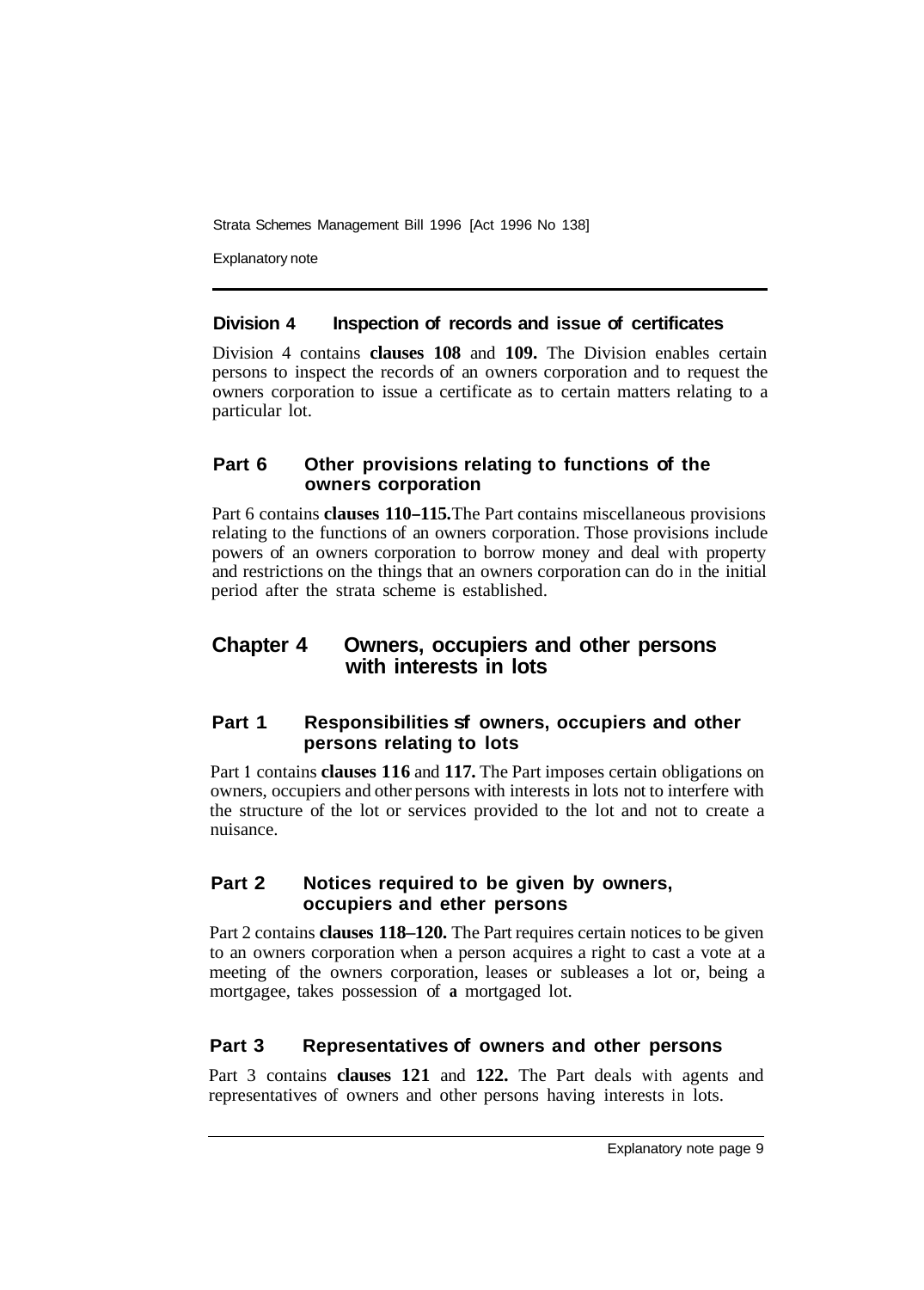Explanatory note

### **Chapter 5 Disputes and orders of Adjudicators and Board**

### **Part 1 Application for order to resolve issue relating to strata scheme**

Part **1** contains **clauses 123–126.** The Part deals with the making of an application for an order under the Chapter in relation to a dispute, complaint or other issue affecting a strata scheme. The application is initially made to the Registrar of the Board who must refuse to accept the application unless mediation has been attempted.

### **Part 2 Mediation and resolution of disputes by Commissioner**

Part 2 contains **clauses 127–134.** The Part provides for a person to apply to the Commissioner for mediation of a matter in relation to which an application for an order under the Chapter can be made. Certain disputes between strata schemes for part only of a building and other owners of the building may also be mediated under this Part. Mediation under the Part is carried out by mediators approved by the Commissioner. However, an Adjudicator can make orders giving effect to agreements between parties to mediation sessions whether or not mediation was arranged through the Commissioner or independently. The Part also contains provisions relating to mediation and mediators.

### **Part 3 Procedure after Registrar receives application**

Part 3 contains **clauses 135–137.** The Part sets out the procedure that must be followed by the Registrar after the Registrar accepts an application for an order under the Chapter.

### **Part 4 Orders of Adjudicator**

### **Division 1 General power of Adjudicator to make orders**

Division 1 contains **clauses 138** and **139.** The Division gives an Adjudicator a general power to settle disputes relating to strata schemes where the dispute is not the subject of other provisions contained elsewhere in the Chapter.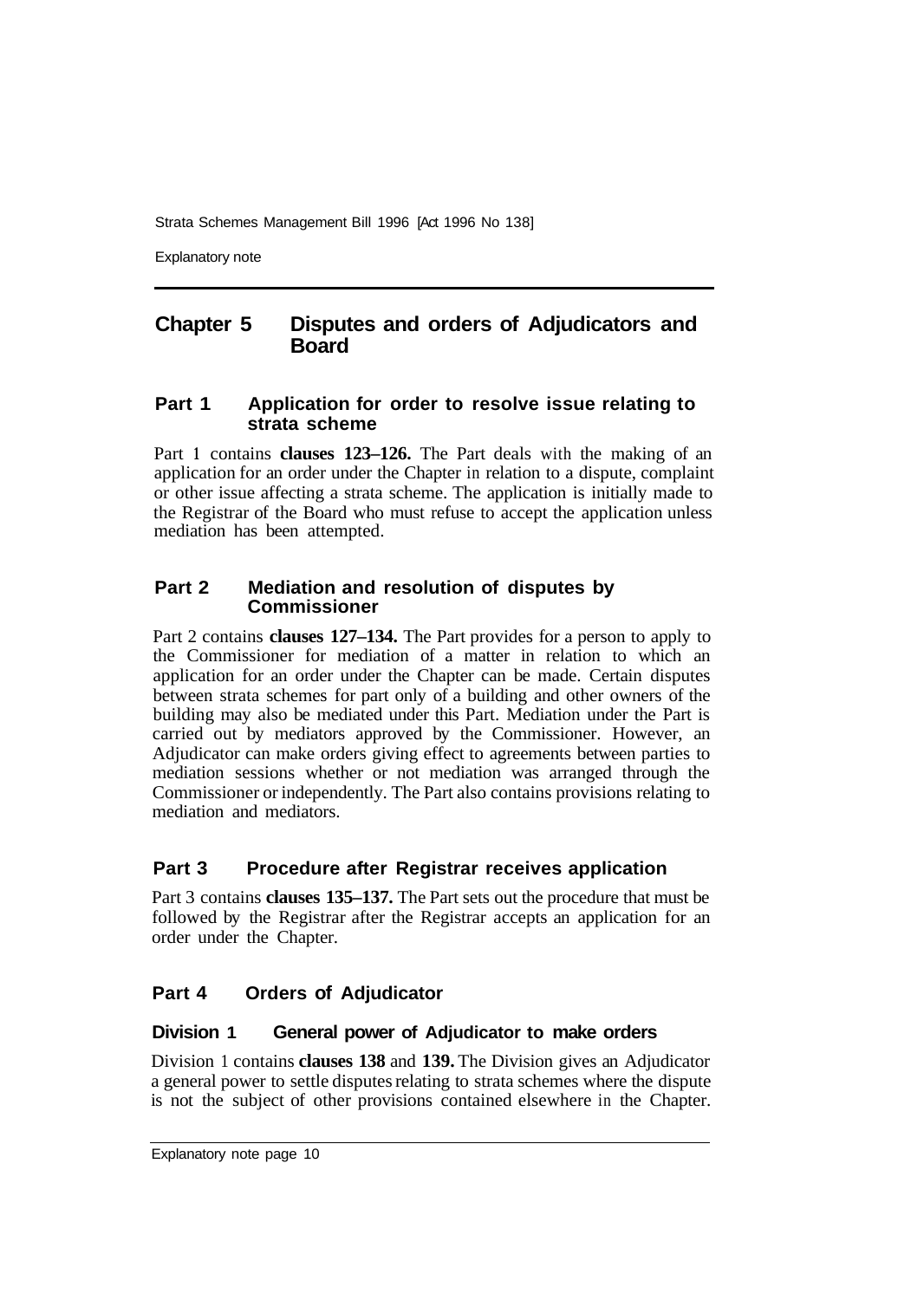Explanatory note

### **Division 2 Orders relating to property**

Division 2 contains **clauses 140–145.** The Division gives an Adjudicator certain powers to make orders relating to matters affecting property in the strata scheme, such as alterations and repairs to common property, acquisition of property, and entry to lots by an owners corporation.

### **Division 3 Orders relating to insurance**

Division 3 contains **clauses 146** and **147.** The Division gives an Adjudicator certain powers to make orders relating to the insurance of strata scheme property.

### **Division 4 Orders relating to contributions**

Division 4 contains **clauses 148** and **149.** The Division gives an Adjudicator certain powers to make orders relating to the contributions levied by an owners corporation.

### **Division 5 Orders relating to keeping of animals**

Division 5 contains **clauses 150** and **151.** The Division gives an Adjudicator certain powers to make orders relating to the keeping of animals in a strata scheme.

### **Division 6 Orders relating to meetings and decisions of owners corporation**

Division 6 contains **clauses 152–154.** The Division gives an Adjudicator certain powers to make orders relating to meetings and decisions of an owners corporation.

### **Division 7 Orders relating to records of owners corporation**

Division 7 contains **clauses 155** and **156.** The Division gives an Adjudicator certain powers to make orders relating to the keeping, updating and inspection of the records of an owners corporation.

### **Division 8 Orders relating to by-laws**

Division 8 contains **clauses 157–159.** The Division gives an Adjudicator certain powers to make orders relating to the by-laws of a strata scheme.

### **Division 9 Orders relating to covenants and ether restrictions**

Division 9 contains **clauses 160** and **161.** The Division gives an Adjudicator certain powers to make orders relating to the enforcement of positive covenants and other restrictions over lots in a strata scheme.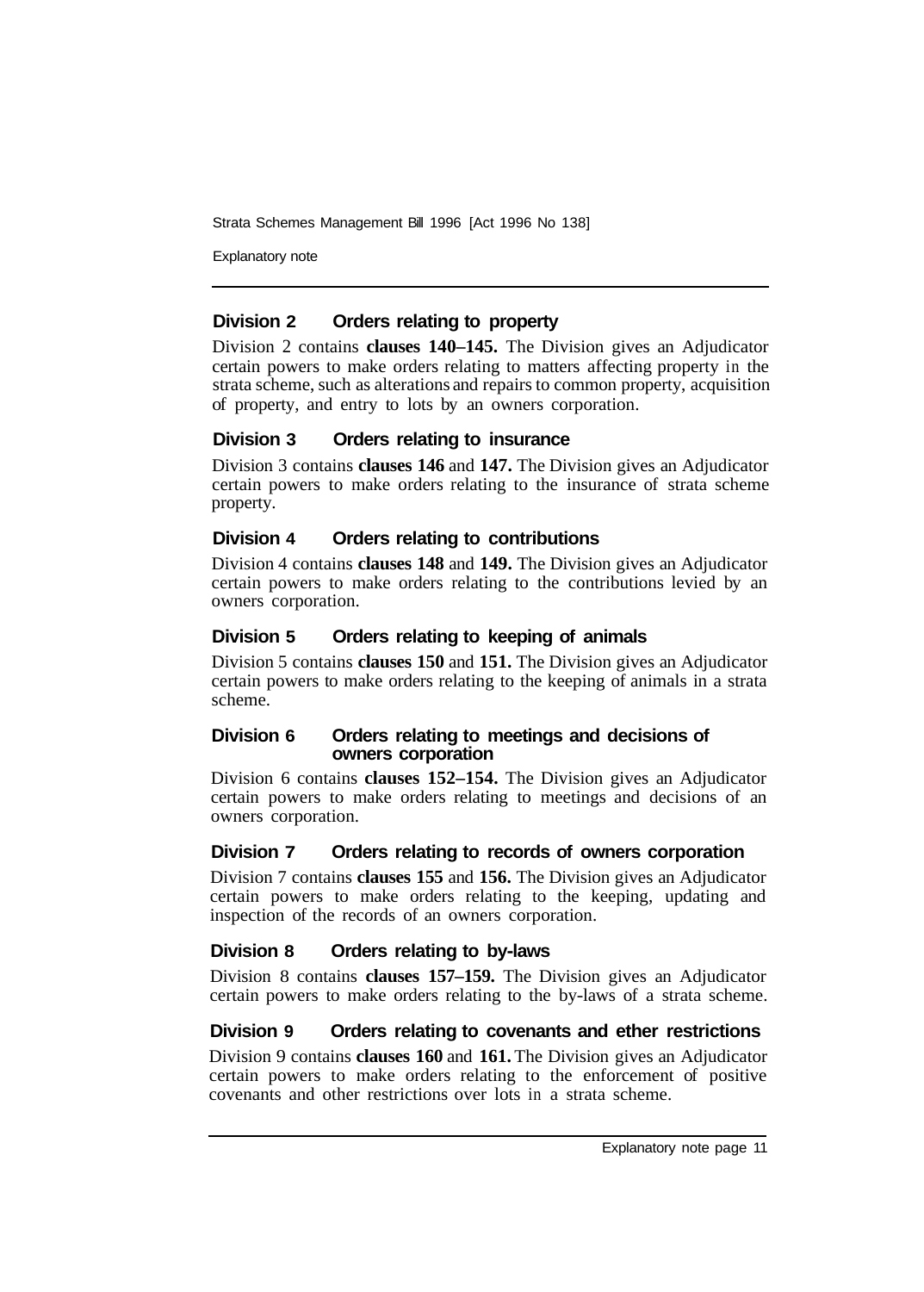Explanatory note

### **Division 10 Orders appointing strata managing agents**

Division 10 contains **clause 162.** The Division gives an Adjudicator certain powers to make orders appointing a strata managing agent for a strata scheme on application by certain persons having an interest in the scheme or, in limited circumstances, on the Adjudicator's own motion.

### **Division 11 Provisions relating to orders of Adjudicator**

Division 11 contains **clauses 163–176.** The Division contains. general provisions relating to orders made by Adjudicators dealing with matters such as dismissal of applications for orders, investigation of applications, the making of ancillary orders and interim orders and restrictions on the making of orders.

### **Division 12 Appeals against orders of Adjudicator**

Division 12 contains **clauses 177–181.** The Division provides for an appeal to the Board against an order of an Adjudicator.

### **Part 5 Orders of Board**

### **Division 1 Matters for which orders may be made by Board**

Division 1 contains **clauses 182–184.** The Division gives the Board specific powers to make orders in relation to the authorisation of certain acts by an owners corporation during the initial period and reallocation of unit entitlements. The Board can also deal with certain matters referred by an Adjudicator.

### **Division 2 Provisions relating to orders of Board**

Division 2 contains **clauses 185–199.** The Division contains general provisions relating to orders made by the Board dealing with matters such as dismissal of applications for orders, investigation of applications, the making of ancillary orders and restrictions on the making of orders.

### **Division 3 Appeals against orders of Board**

Division 3 contains **clauses 200** and **201.** The Division provides for an appeal to the Supreme Court on a question of law concerning an order of the Board.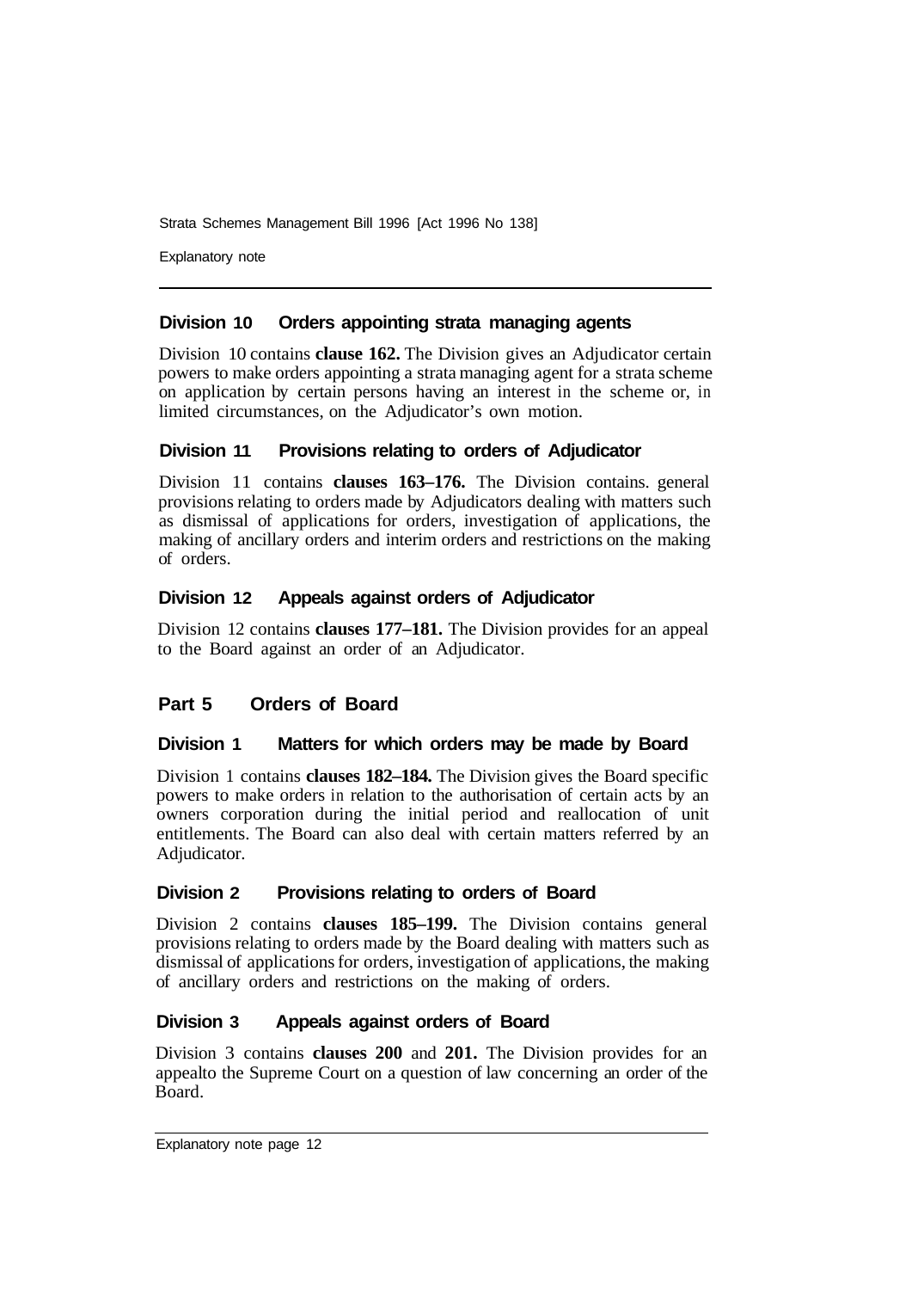Explanatory note

### **Part 6 Enforcement of orders of Adjudicators and Board and certain notices**

Part 6 contains **clauses 202–206.** The Part enables the Board to impose a civil penalty of up to \$5,000 for a contravention of an order of an Adjudicator or the Board. The Part also enables the Board to impose a civil penalty of up to \$500 on a person who contravenes a by-law of a strata scheme after having received a notice from the owners corporation regarding a previous contravention of the by-law.

### **Part 7 Effect of orders of Adjudicators and Board**

Part 7 contains **clauses 207–210.** The Part contains provisions dealing with matters such as the recording of certain orders in the Register and the time at which orders take effect.

## **Chapter 6 Administration**

### **Part 1 Strata Schemes Commissioner**

Part **1** contains **clauses 211–216.** The Part provides that the Director-General of the Department of Fair Trading is to be the Strata Schemes Commissioner. The Part sets out the functions of the Commissioner.

### **Part 2 Strata Schemes Adjudicators**

Part 2 contains **clauses 217–219.** The Part provides for the appointment of Strata Schemes Adjudicators and sets out their functions.

### **Part 3 Strata Schemes Board**

Part 3 contains **clauses 220–222.** The Part provides for the establishment of a Strata Schemes Board. The members of the Board will be Magistrates or persons qualified to be Magistrates. The Part sets out the functions of the Board and provides that proceedings before the Board are to be heard by one member sitting alone.

### **Part 4 Registrar and Deputy Registrar**

Part 4 contains **clauses 223** and **224.** The Part provides for the appointment of a Registrar and Deputy Registrar of the Strata Schemes Board and sets out their functions.